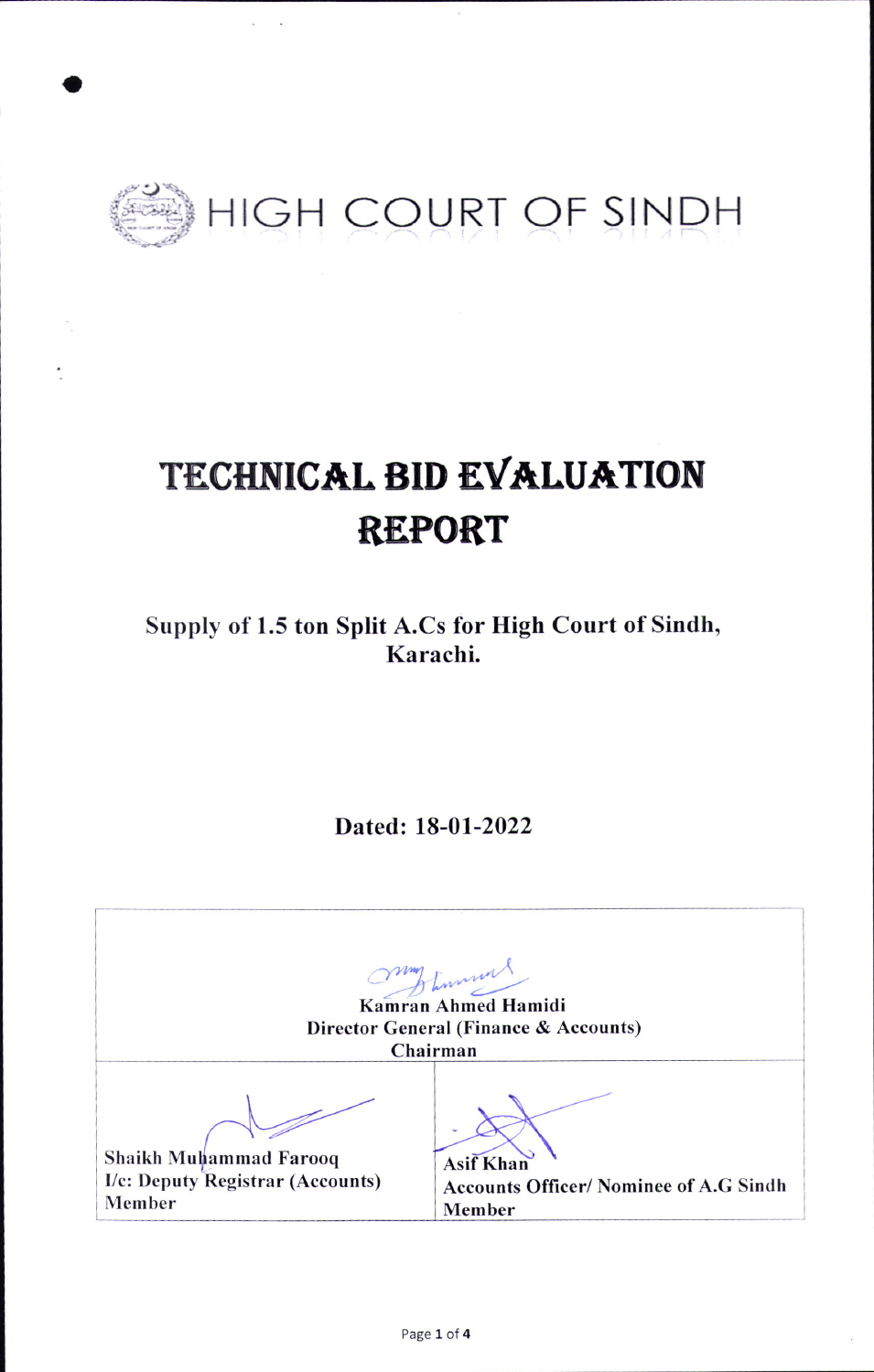# Contents

a

 $\label{eq:2} \begin{array}{c} \frac{1}{2} \left( \frac{1}{2} \right) \\ \frac{1}{2} \left( \frac{1}{2} \right) \\ \frac{1}{2} \left( \frac{1}{2} \right) \end{array}$